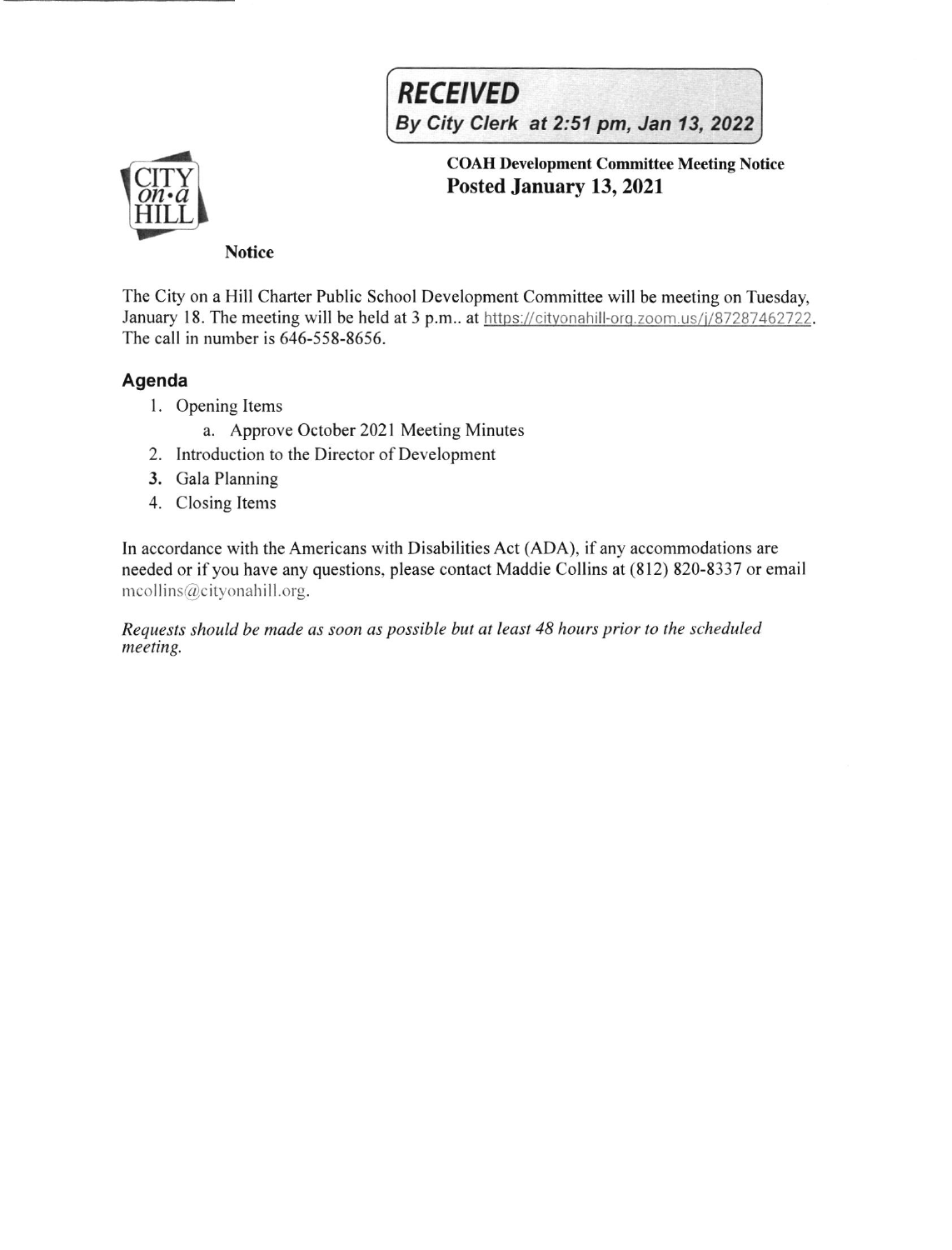



# City on a Hill Charter Public School

## January 2022 Development Committee Meeting

### Date and Time

Tuesday January 18, 2022 at 3:00 PM EST

This meeting took place remotely pursuant to An Act Extending certain COVID-19 Measures Adopted During the State of Emergency signed into law by Govemor Baker on June 16,2021.

| Agenda                                          | Purpose                   | Presenter      | Time           |
|-------------------------------------------------|---------------------------|----------------|----------------|
| I. Opening Items<br>Opening Items               |                           |                | $3:00$ PM      |
| A. Record Attendance and Guests                 |                           | Jack<br>Gearan | 2 <sub>m</sub> |
| <b>B.</b> Call the Meeting to Order             |                           | Jack<br>Gearan | 1 <sub>m</sub> |
| C. Approve October 2021 Meeting Minutes         | Approve<br><b>Minutes</b> | Jack<br>Gearan | 2 <sub>m</sub> |
| II. Introduction to the Director Of Development |                           |                | $3:05$ PM      |
| A. Introduction to the Director of Development  | <b>Discuss</b>            | Jack<br>Gearan | 20 m           |

Jack Gearan, Committee Chair, and Ginger Parker, City on a Hill Foundation Board Chair, share updates around the hiring of the Foundation's role of Director of Development.

| III. Gala Planning |                |                | 3:25 PM         |
|--------------------|----------------|----------------|-----------------|
| A. Gala Planning   | <b>Discuss</b> | Jack<br>Gearan | 35 <sub>m</sub> |